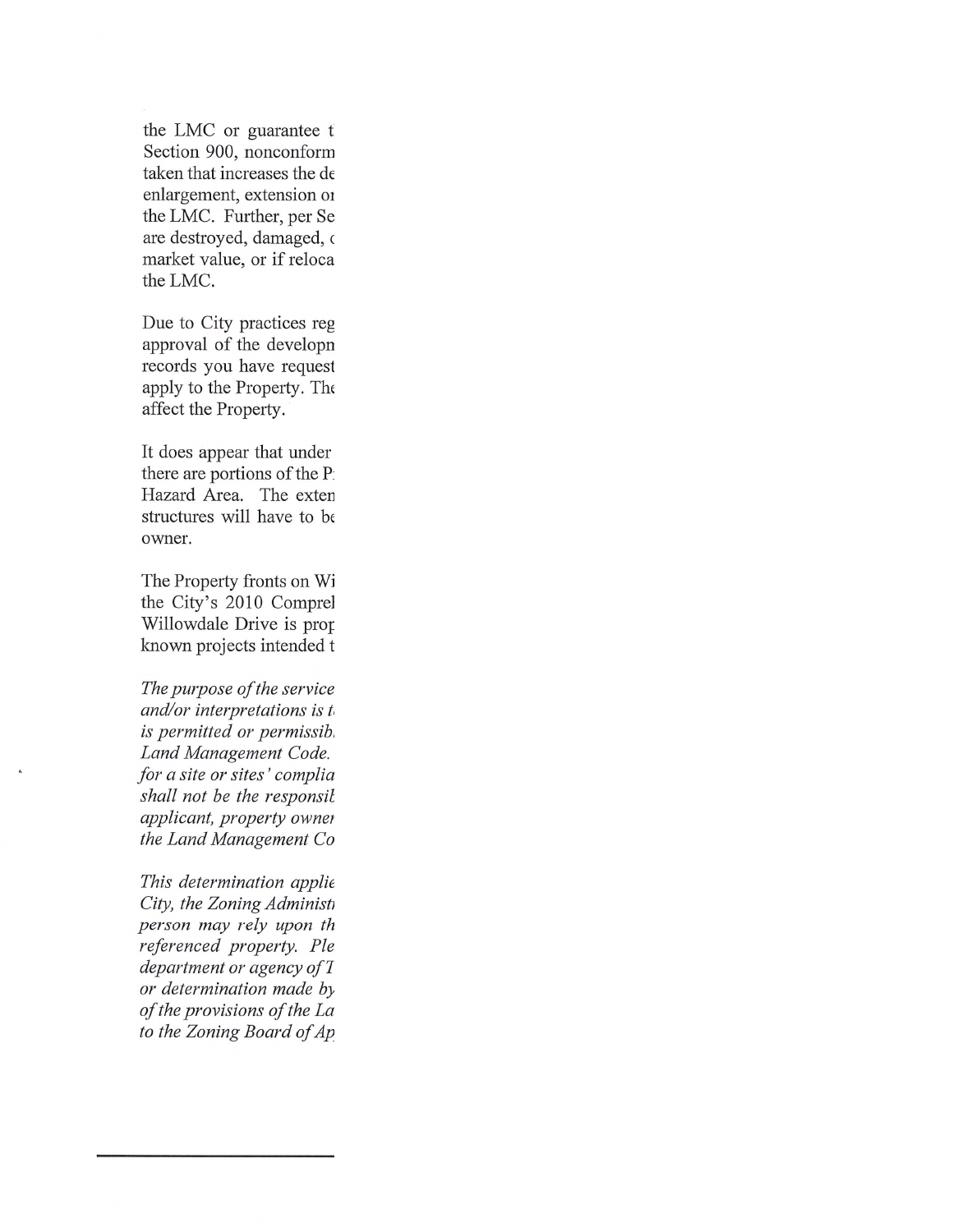Sincerely,

 $\mathcal{L}^{\mathcal{G}}$ 

O. Dain Armen

A. David Simon Planner II

In Concurrence,

Joseph A. Adkins, AICP<br>Zoning Administrator/Deputy<br>Director for Planning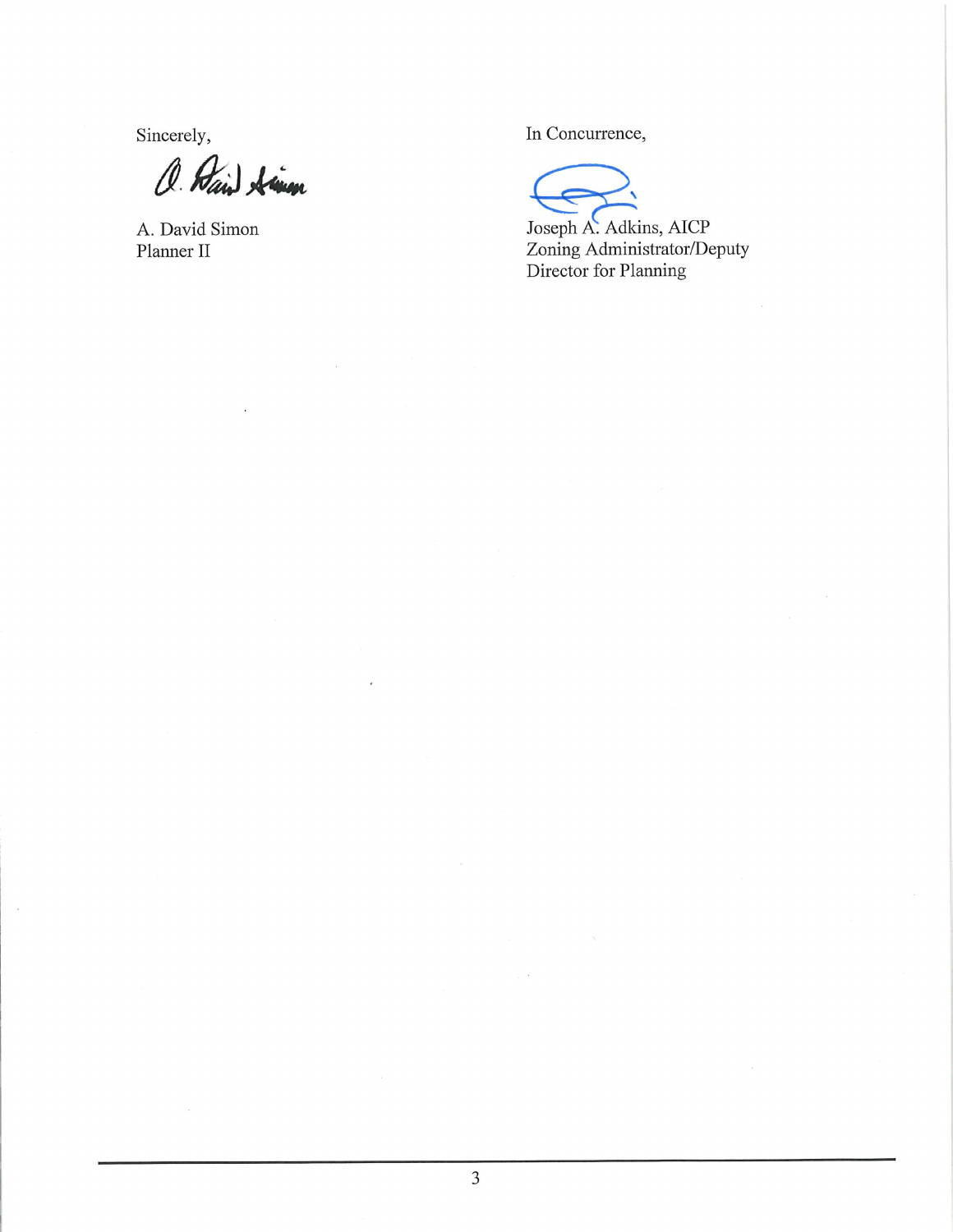$\label{eq:2.1} \mathbf{A} = \mathbf{A} \mathbf{A} + \mathbf{A} \mathbf{A} + \mathbf{A} \mathbf{A} + \mathbf{A} \mathbf{A} + \mathbf{A} \mathbf{A} + \mathbf{A} \mathbf{A} + \mathbf{A} \mathbf{A} + \mathbf{A} \mathbf{A} + \mathbf{A} \mathbf{A} + \mathbf{A} \mathbf{A} + \mathbf{A} \mathbf{A} + \mathbf{A} \mathbf{A} + \mathbf{A} \mathbf{A} + \mathbf{A} \mathbf{A} + \mathbf{A} \mathbf{A} + \mathbf{A} \mathbf$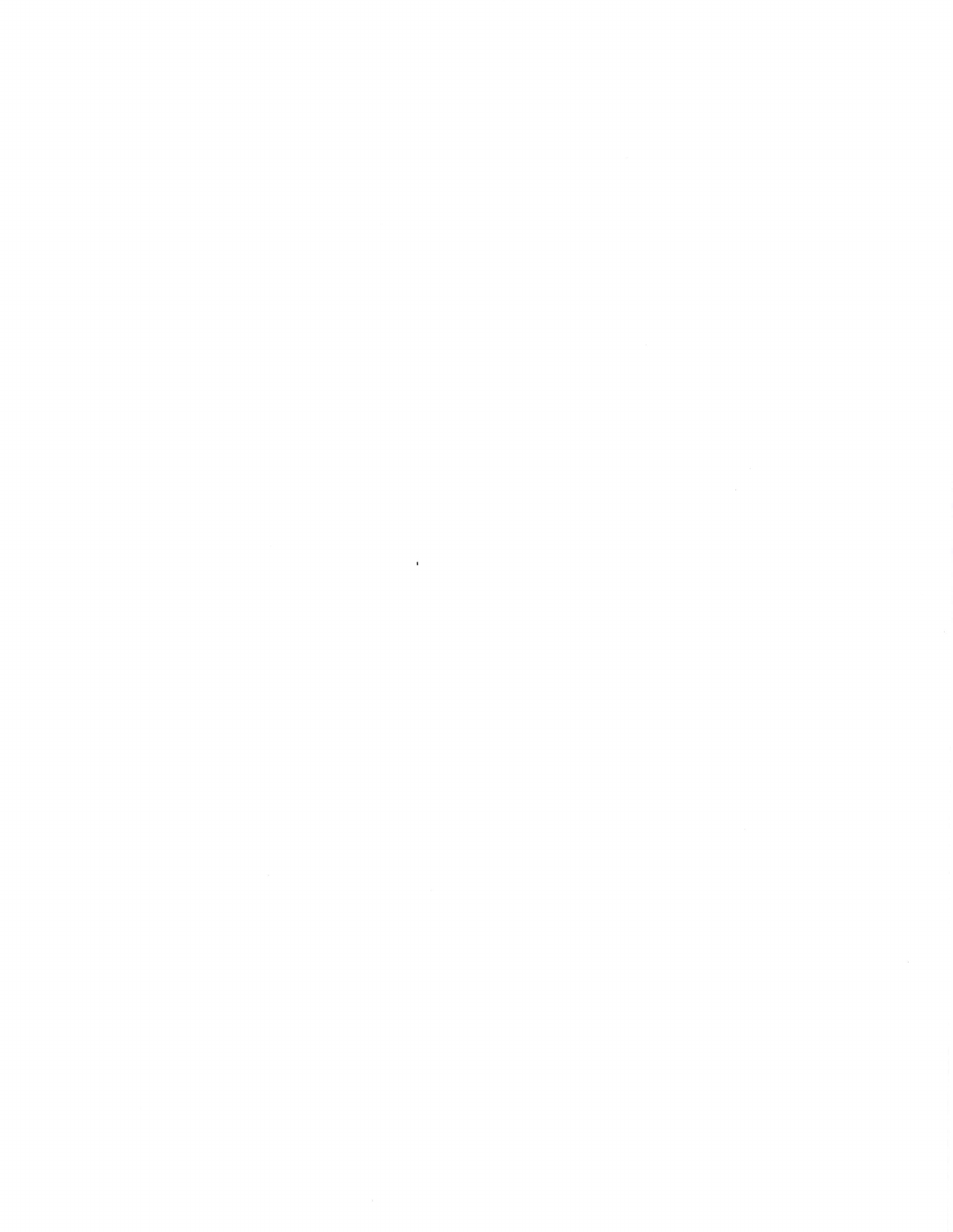

Municipality Name: City of Frederick ATTN: Planning / Zoning

Property Name: Little Brook Apartments Address: 1200 Little Brook Drive City/State: Frederick, MD 21702 Parcel: 1102130505 Use: Multifamily Apts – 94 units

### Dear Sir/Madam:

At our client's request, please provide the following information (note that this is a preconstruction property and may not have applicable sections):

- Zoning Compliance/Verification Letter: Please supply a letter (or feel free to use the enclosed template and copy onto letterhead) stating in which zoning district the subject property is currently located, whether or not the subject is considered to be a permitted use, and any compliance information you may be able to provide. Please use municipality letterhead, or if this is not possible for some reason, please enclose a municipality fax coversheet showing that the zoning letter is enclosed.
- Any Variances, Special Permits or Conditions: Please note the existence of these items as they relate to the use and structures of subject property and supply documentation, if available.
- Code Violations: Please note whether or not there are currently any open/outstanding zoning and building code violations that apply to the subject property
- Certificates of Occupancy: Please supply copies of any existing certificates of occupancy for the subject property. If none are available, please state the reason for this and whether there is any expected enforcement action due to the lack of certificate.
- Approved Site Plan and/or Conditions of Approval, if applicable: Please supply one or both of these documents, particularly if the subject property is located in a Planned Development.

Please advise us at your earliest convenience if any additional fees or forms are required, if any of these items are not available or if I should be directing any portion of my request to another party. We are on a strict timeline, and your prompt attention to this request is greatly appreciated. Upon completion, please forward the information via email if possible, and by US Mail if not. We truly appreciate your help with this request and look forward to your reply. Please feel free to contact me with any questions or concerns you may have regarding this request.

Thank you very much for your assistance!

Lauren Pavatte, Zoning I Analyst

ZIPline A Division of Armada Analytics, Inc. 55 Beattie Place, Suite 1510 Greenville, SC 29601 LPavatte@armadaanalytics.com (864) 438-2113 Office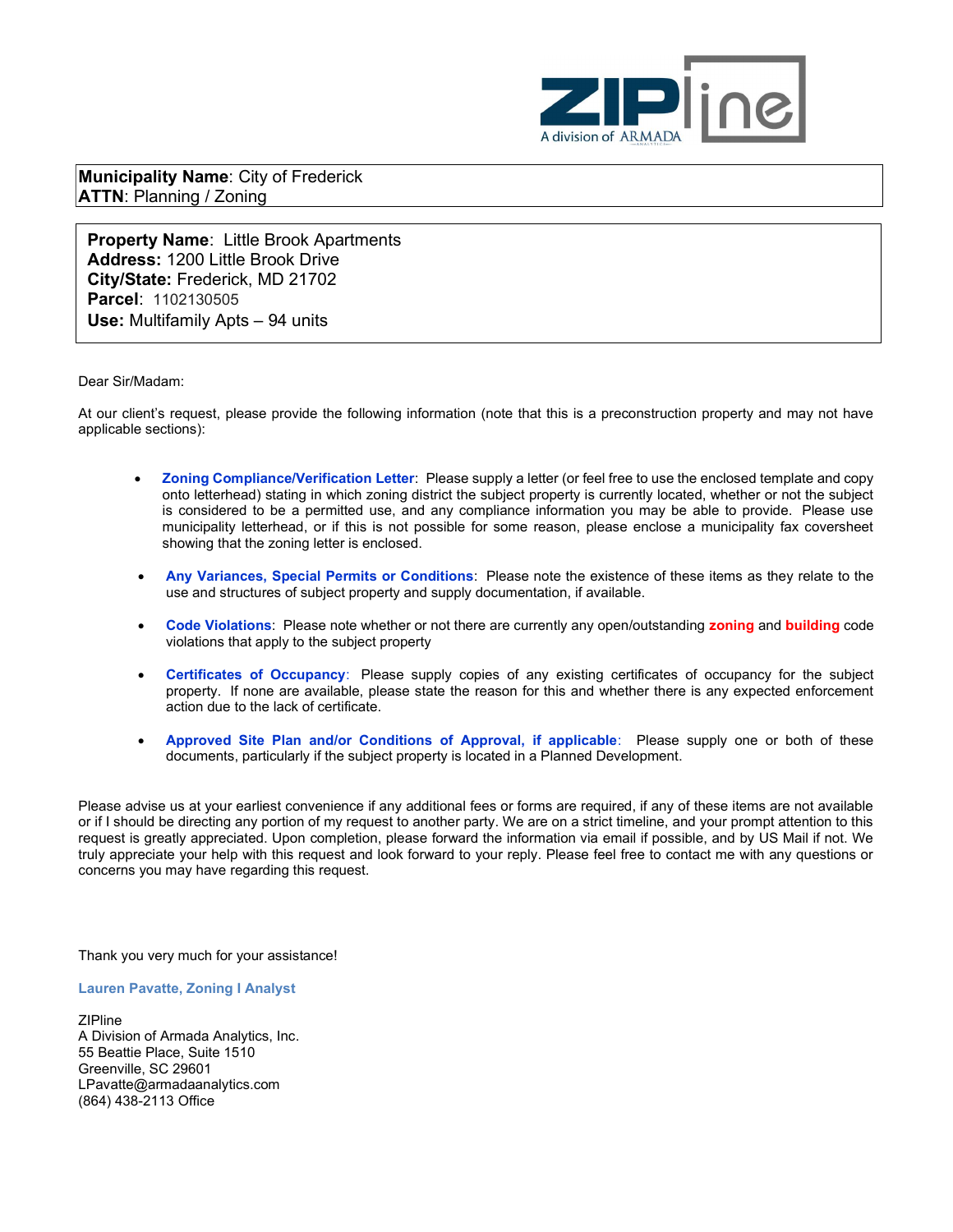# (PLEASE COPY THIS FORM ON YOUR COMPANY LETTERHEAD)

**Property Name: Little Brook Apartments** Address: 1200 Little Brook Drive City/State: Frederick, MD 21702 Parcel: 1102130505 Use: Multifamily Apts – 94 units

# To Whom It May Concern:

In response to your request for information regarding the above-referenced property, we have researched our files and present the following:

- 1. The current zoning classification for the subject property is:
- 2. According to the zoning ordinances and regulations of this district, the use of the subject property is a:
	- **Current Use**
	- $\Box$  Permitted Use by Right
	- □ Permitted Use by Special/Specific Use Permit Number \_\_\_\_\_ (enter permit number and see question 4)
	- □ Permitted Use by Conditional Use Permit \_\_\_\_\_\_\_ (enter permit number and see question 4)
	- Legal Nonconforming Use (use was existing prior to the adoption of the zoning ordinance/code)
	- Non-Permitted Use
	- $\Box$  The Municipality is unable to opine at this time

### Comments:

3. Conformance: Per current zoning ordinances and regulations applicable to the subject property, the current structure(s) is (If unknown, please check the last box):

 $\Box$  Legal Conforming (complies with, or is otherwise exempt from, applicable zoning regulations, including parking) □ Legal Nonconforming (does not meet the current zoning requirements due to amendments, re-zoning, or other

- changes. See comments)
- $\Box$  Grandfathered (developed prior to the adoption of the zoning code/ordinance)
- $\Box$  Nonconforming (see comments)
- $\Box$  The Municipality is unable to opine at this time

# Comments:\_\_\_\_\_\_\_\_\_\_\_\_\_\_\_\_\_\_\_\_\_\_\_\_\_\_\_\_\_\_\_\_\_\_\_\_\_\_\_\_\_\_\_\_\_\_\_\_\_\_\_\_\_\_\_\_\_\_\_\_\_\_\_\_\_\_\_\_\_\_\_\_\_\_\_\_

 4. Have any variances, special permits/exceptions, ordinances or conditions been granted/approved for either the use or structures of the subject property:

 $\Box$  No, there are not any variances, special permits/exceptions, ordinances or conditions that apply to the Subject property.

| $\Box$ Yes, the following apply to the subject property: | Variance                 |
|----------------------------------------------------------|--------------------------|
| (Documentation/copies attached)                          | Special Permit/Exception |
|                                                          | Ordinance                |
|                                                          | Conditions               |
| Comments:                                                |                          |

### 5. Rebuild: In the event of casualty, in whole or in part, the zoning code states that a legal non-conforming structure:

 $\Box$  May be rebuilt in its current form (i.e. no loss of square footage, same footprint, with drive through(s), if applicable).  $\Box$  May not be rebuilt in its current form, except upon satisfaction of certain conditions, limitations or requirements. Please see section **Please** section **and the current zoning code/ordinance for details.** Additionally, the damage threshold is calculated based on  $\Box$  the entirety of the property or  $\Box$  per individual building.